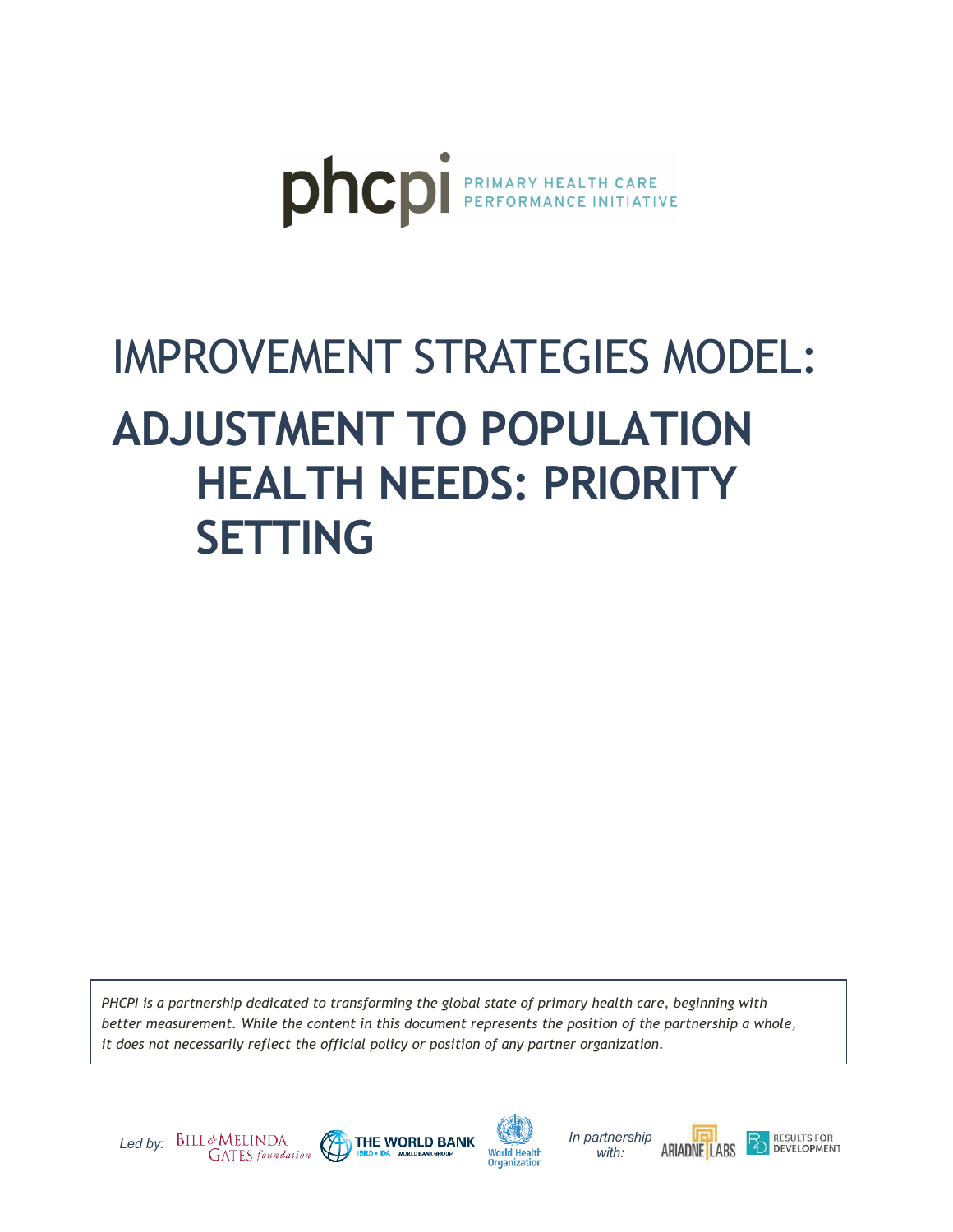## PRIORITY SETTING

Priority setting is the process of making decisions about how best to allocate limited resources to improve population health. Priority setting is a complex and inherently political process involving a diverse array of stakeholders, decision-makers, and actors whose motivations and actions are often imperfectly aligned. Effective priority setting addresses these differing interests and motivations through a clear process focused on the use of evidence, transparency, and participation to identify the most appropriate programs and interventions to address population health needs. [\(1,2\)](http://f1000.com/work/citation?ids=6824394,6226060&pre=&pre=&suf=&suf=&sa=0,0) Priority setting relies on the use of diverse sources of data (including health and burden of disease information, service delivery evaluations, and cost-effectiveness assessments) as well as stakeholder input to prioritize the most appropriate programs and interventions and inform resource allocation. [\(3\),](http://f1000.com/work/citation?ids=2354654&pre=&suf=&sa=0) [\(2,4\)](http://f1000.com/work/citation?ids=2354648,6226060&pre=&pre=&suf=&suf=&sa=0,0) While priority setting for PHC is an integral part of improving population health for all, it must be supported by strong governance, political, and financial commitment as well as regulation and implementation capacities to achieve priority setting goals. [\(5\)](http://f1000.com/work/citation?ids=1628668&pre=&suf=&sa=0) Effective priority setting is central to building resilient health systems that can effectively adapt and respond to changing population health needs and demands. [\(6](http://f1000.com/work/citation?ids=5959663,5259526,6824475,4771242&pre=&pre=&pre=&pre=&suf=&suf=&suf=&suf=&sa=0,0,0,0)–9)

Priority setting may occur at all levels of the health system. The information here is specific to national and sub-national priority setting; more information can be found in the [local priority setting](https://improvingphc.org/improvement-strategies/population-health-management/local-priority-setting) Information Systems module.

## WHAT IT IS: WHAT IS PRIORITY SETTING AND WHY IS IT IMPORTANT?

#### **INTEGRATING STAKEHOLDER ENGAGEMENT AND SOCIAL ACCOUNTABILITY INTO PRIORITY SETTING**

Priority setting is a shared and multisectoral responsibility that relies on participatory and inclusive stakeholder engagement, including both people who will be affected by decision-making and people who can influence the implementation of the selected priorities during the priority-setting process. [\(2\),](http://f1000.com/work/citation?ids=6226060&pre=&suf=&sa=0) [\(10\)](http://f1000.com/work/citation?ids=6649304&pre=&suf=&sa=0) Stakeholder engagement plays an important role in priority setting because it ensures that priorities reflect population needs and that the interventions and programs selected are acceptable, appropriate, and desired. [\(6,11\)](http://f1000.com/work/citation?ids=5959663,6615706&pre=&pre=&suf=&suf=&sa=0,0) Stakeholder engagement should be systematic, meaning the processes for identifying, communicating with, and convening stakeholders are transparent and consistent, with engagements occurring at regular, predefined intervals as well as on an ad-hoc basis, as necessary. Opportunities should be made for citizens to play an active role in shaping the priority setting agenda, including through citizen consultations and community leader involvement in decision-making processes.

#### [The World Health Organization identifies three categories of stakeholders that should be involved](http://www.who.int/healthsystems/publications/nhpsp-handbook-ch4/en/) in [priority setting:](http://www.who.int/healthsystems/publications/nhpsp-handbook-ch4/en/) [\(12\),](http://f1000.com/work/citation?ids=6652584&pre=&suf=&sa=0) [\(2,13\)](http://f1000.com/work/citation?ids=6226060,6600495&pre=&pre=&suf=&suf=&sa=0,0)

• **Government:** The role of the government is to plan, initiate, coordinate, and oversee the priority setting process within and across stakeholders and organizations. The way in which government stakeholders coordinate the priority setting process and who specifically will engage depends on the economic and political environment of the health system. For example, decentralized environments may need to collaborate more with local governments and providers whereas highly aid-dependent contexts may involve more collaboration with development partners. High-level actors may include policy-makers and planners in the Ministry of Health and other ministries as well as administrative and health authorities at decentralized levels.







**ARIADNE LABS**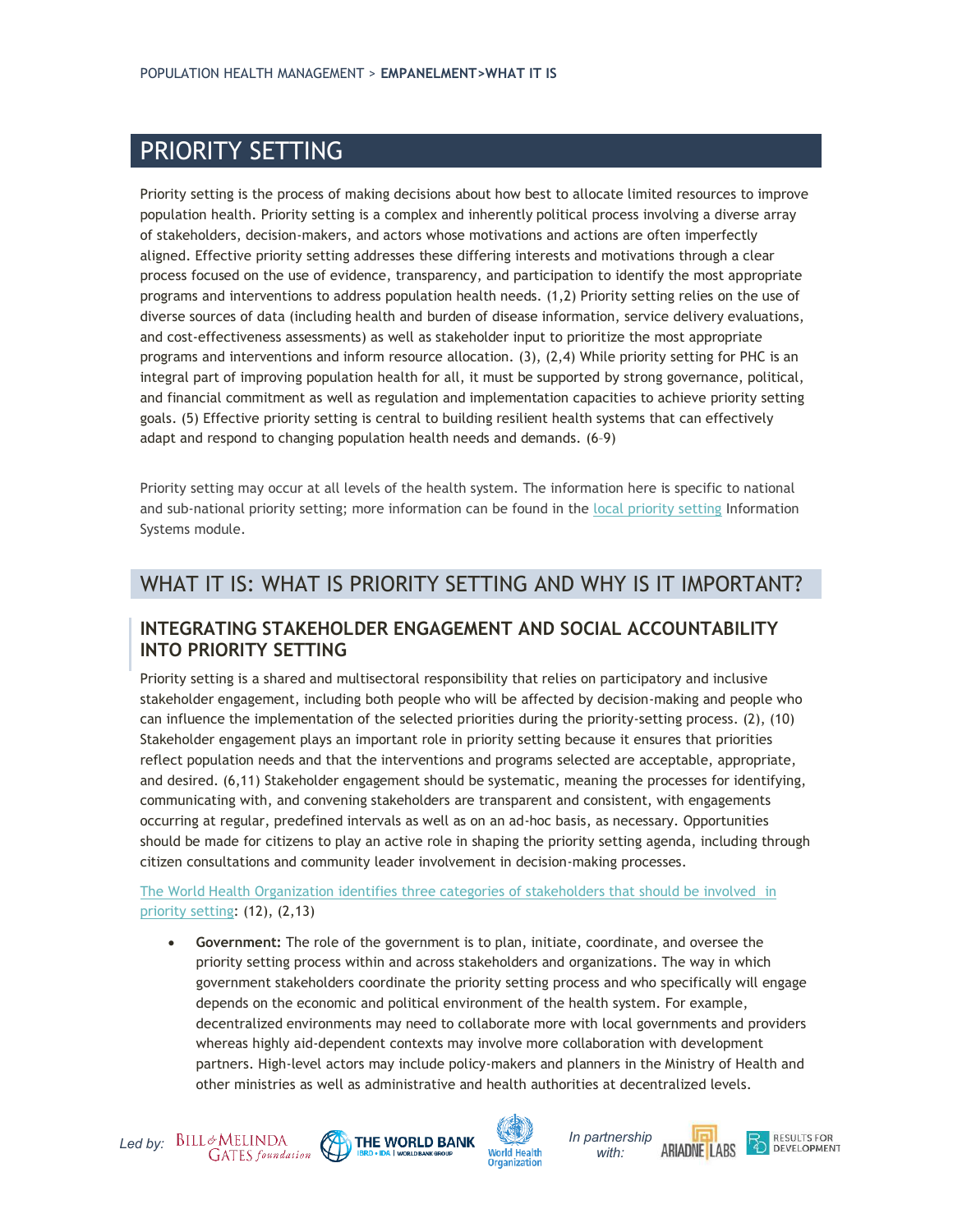- **Providers:** Service delivery providers are important stakeholders because they can offer insights into the feasibility of prioritized service delivery decisions, including balancing patients' needs and demands with cost-effectiveness. Provider-level actors may include health professionals in both the public and non-public sectors.
- **Clients/citizens:** To ensure stakeholders are accountable for their decisions, citizens should be involved in determining which priorities are set as a part of a democratic process. [\(2\)](http://f1000.com/work/citation?ids=6226060&pre=&suf=&sa=0) Citizens should be well-informed in advance about the advantages and disadvantages of various options. Citizen-level actors may include citizens themselves, community representatives, and/or groups of patients. Particular attention should be given to ensuring a diverse and representative group of citizen-level actors in this process.

Stakeholders must be willing to continue participating in the process and accept priority setting decisions, even if they disagree with the outcomes[. \(4\)](http://f1000.com/work/citation?ids=2354648&pre=&suf=&sa=0) Effective stakeholder engagement relies on robust institutional frameworks for multisectoral action and social accountability strategies. [\(2\)](http://f1000.com/work/citation?ids=6226060&pre=&suf=&sa=0) More information on multi sectoral engagement and social accountability can be found in the relevant tools and resources page for priority setting.

## **SETTING THE CRITERIA FOR THE PRIORITY SETTING PROCESS**

Criteria are a set of measures that stakeholders use to weigh and determine which health problems, challenges, and solutions should be made a priority. These criteria should be defined before starting the priority setting process and be the basis for final priority setting decisions. In order to make high-quality PHC a priority, stakeholders need to define the principles that drive high-quality PHC (such as equity, efficiency, and sustainability) and set priorities for their health system based on these principles[. \(5\)](http://f1000.com/work/citation?ids=1628668&pre=&suf=&sa=0) These principles will inform how stakeholders evaluate criteria relative to each other when considering what is politically feasible, affordable, and technically possible. [\(2\),](http://f1000.com/work/citation?ids=6226060&pre=&suf=&sa=0) [\(14\)](http://f1000.com/work/citation?ids=5715052&pre=&suf=&sa=0) The WHO suggests a noncomprehensive list of **[five criteria](https://www.who.int/healthsystems/publications/nhpsp-handbook-ch4/en/)** that can be used to set priorities in the health sector. These include:

- **The burden of disease:** The burden of disease is a quantitative, time-based measure that combines years of life lost due to premature mortality and years of life lost due to time lived in states of sub-optimal health (i.e. injury, disease).
- **The effectiveness of the intervention:** This criteria evaluates how well the identified health issue can be addressed (clinically or practically) by the given intervention, including if the intervention is applicable and cost-effective for the local-context.
- **Cost of the intervention:** This criteria considers the cost of an intervention in terms of affordability and efficiency. It is important to consider the absolute and relative costs to the health sector, target community, and the individuals. The cost of an intervention must be both economically feasible and sustainable.
- **Acceptability of the intervention:** This criteria refers to whether the target community or population accepts the chosen health intervention, taking into account the social and cultural norms as well as the willingness of providers or other health authorities to carry out the intervention (i.e. risk aversion, resistance to change, perceived value). This criteria strongly relates to the applicability and feasibility elements of the effectiveness criteria; both require contextual knowledge to evaluate the intervention.
- **Fairness:** Fairness is a value judgment made collectively by governments and society based on the principles of equality and equity. The fairness criteria is essential to making well-informed judgements about tradeoffs on the importance of a health need and the effectiveness of an intervention. It also influences how much weight to give to the cost of a solution. For example, it might be important to prioritize the health problems of a specific at-risk or marginalized





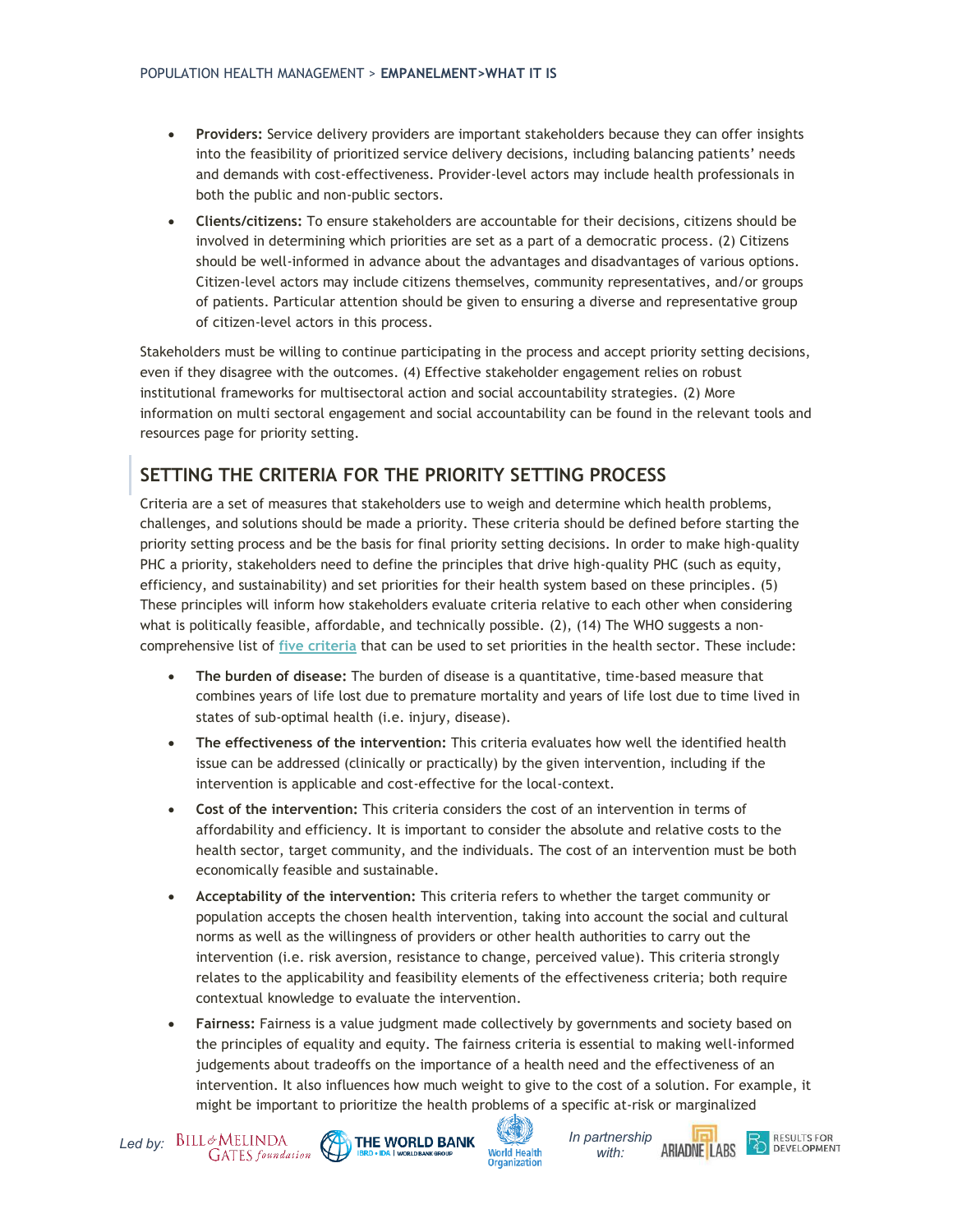segment of the population, even if the intervention is not particularly cost-effective. An evaluation of fairness can help direct resources to marginalized populations, even when the intervention is not the most cost-effective solution.

Often, stakeholders will have to make trade-offs between different criteria; for example, stakeholders may consider both equity and cost-effectiveness in the evaluation of a given health intervention and find that the intervention that is the most equitable might not be the most cost-effective. The weight given to different criteria is ultimately a political decision shaped by the country-context, including values, principles, and economic and political environment. [\(2\)](http://f1000.com/work/citation?ids=6226060&pre=&suf=&sa=0)

While the above criteria are a strong starting point for priority setting conversations, new criteria may need to be added or adapted based on contextual factors, such as the epidemiological and demographic profile of the country, the health system structure, and political and financial capital. [\(2,15\)](http://f1000.com/work/citation?ids=6226060,726183&pre=&pre=&suf=&suf=&sa=0,0) Accordingly, local needs and norms will influence the relative weight attached to these different criteria. The analyses of these criteria will depend on both the quality of the data and information available - including information on the implementation of interventions.

## **CONDUCTING A SITUATION ANALYSIS**

Effective priority-setting is based on data and evidence and priority-setting exercises should therefore start with an in-depth situation analysis of the health sector to determine existing and emerging needs[.\(2\)](http://f1000.com/work/citation?ids=6226060&pre=&suf=&sa=0) A situation analysis identifies the strengths and weaknesses of the health system and is a key initial step in the development of different elements of the national health plan, including the strategic directions and identification of priority diseases and interventions. [\(11\)](http://f1000.com/work/citation?ids=6615706&pre=&suf=&sa=0) The situation analysis must generate a sufficient evidence-base to ensure that stakeholders have access to quality and diverse information needed to make informed decisions consistent with the needs and values of the population [\(4\)](http://f1000.com/work/citation?ids=2354648&pre=&suf=&sa=0) While the situation analysis can happen at any level of the health system and on varying themes and scopes, such as health financing or workforce, [\(2,11\)](http://f1000.com/work/citation?ids=6226060,6615706&pre=&pre=&suf=&suf=&sa=0,0) this module focuses on an overall health sector situation analysis for system-wide priority setting.

According to the World Health Organization, a [well-facilitated situation analysis](https://apps.who.int/iris/bitstream/handle/10665/250221/9789241549745-chapter3-eng.pdf) should be **participatory and inclusive, analytical, relevant, comprehensive,** and **evidence-based** and is separated into three distinct streams of analysis: [\(11\)](http://f1000.com/work/citation?ids=6615706&pre=&suf=&sa=0)

- **Health data -** Analyses of health data from all levels of the health system national, regional, and local - including trends and developments over time, provide information on both the health needs of the population and the current performance of the health system in meeting those needs. Analysts involved in examining health data should include technical experts trained to analyze and interpret data and non-technical experts familiar with health sector activities. Examples of data sources include population health surveys, HMIS, CRVS, facility assessments, patient-reported outcomes, and surveillance system reports.
- **Activity and budget -** An analysis of the health sector budget and the implementation of health sector activities should assess whether the budgets allocated in the health sector and the policies, strategies, or plans adopted into the national health plan reflect the broader national health plan objectives, including whether activities are sufficiently funded and able to be implemented as per the planned activities and budget. Examples of data sources include Ministry of Health and Ministry of Finance routine financial reports, national health accounts, public expenditure data, performance reports, and facility assessments.
- **Effectiveness of national health plan activities** This analysis should assess the strengths and weaknesses of different elements in the health system, including programs, sub-policies, and









**DEVELOPMENT**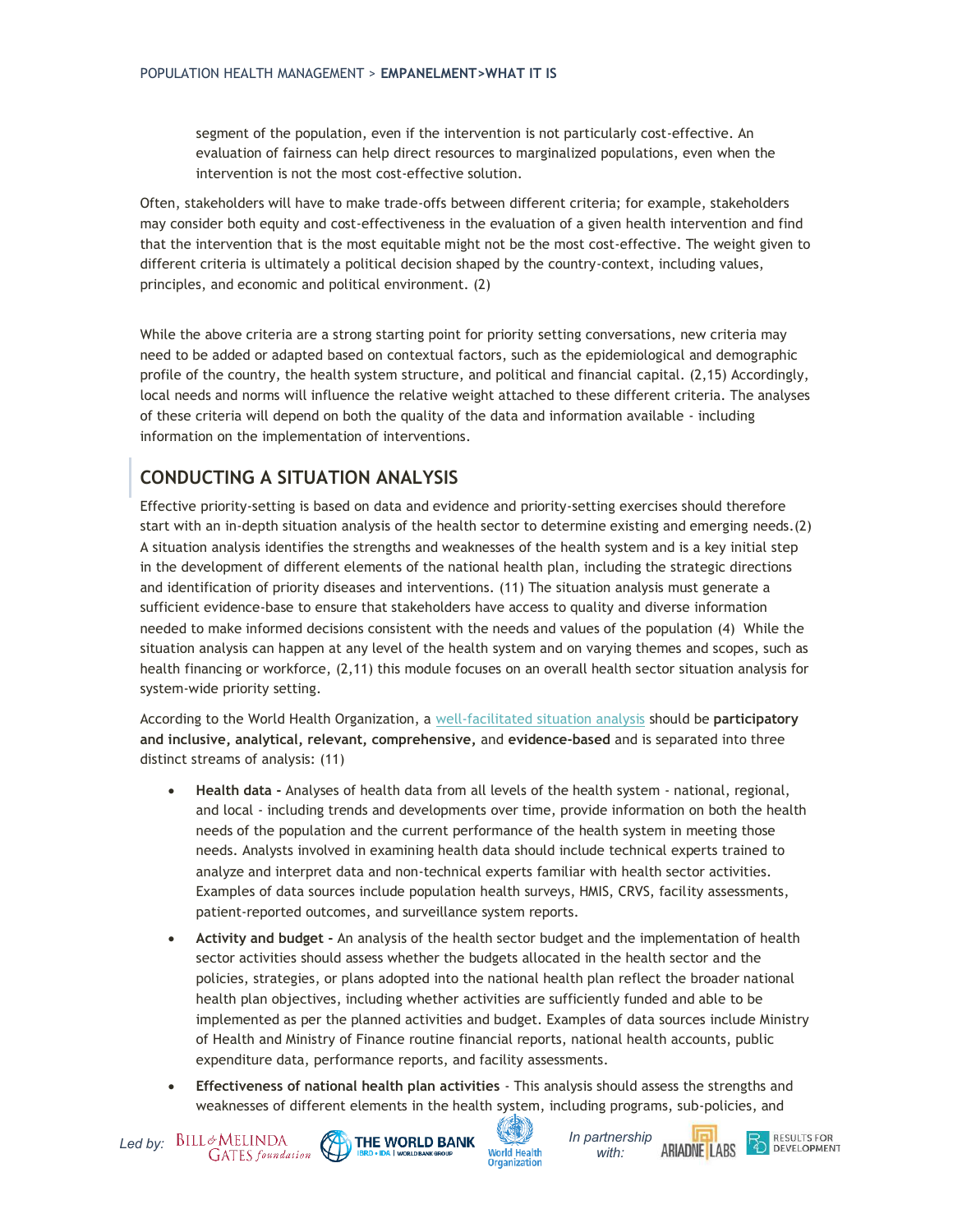strategies, focusing on whether those elements have achieved the expected results and what changes may need to occur in order to reach higher levels of effectiveness. While the first two streams of analysis rely heavily on technical expertise, this analysis is grounded in a participatory dialogue that considers both the opinions of experts as well as those using the health system on a daily basis - the service providers and population themselves.

The situation analysis should be conducted by a core team of working groups comprised of relevant experts and stakeholders who have sufficient understanding of the issue and are representative of all the categories of the population. [\(11\)](http://f1000.com/work/citation?ids=6615706&pre=&suf=&sa=0) More information on establishing working groups, identifying the expertise required for situation analysis, and sequencing of work can be found in the WHO [chapter on situation analysis of the health sector.](https://www.who.int/healthsystems/publications/nhpsp-handbook-ch3/en/)

## **CONDUCTING THE PRIORITY SETTING EXERCISE**

The World Health Organization summarizes the recommended steps for the priority setting process as[: \(2\)](http://f1000.com/work/citation?ids=6226060&pre=&suf=&sa=0)

- 1. Adopt a clear mandate for the priority setting exercise
- 2. Define the scope of the priority setting exercise and who will play what role
- 3. Establish a steering body and a process management group
- 4. Decide on approach, methods, and tools
- 5. Develop a work plan for priority setting and assure the availability of the necessary resources
- 6. Develop an effective communication strategy
- 7. Inform the public about priority setting and engage internal/external stakeholders
- 8. Organize the data collection, analysis, and consultation/deliberation processes
- 9. Identify or develop a scoring system
- 10. Adopt a plan for monitoring and evaluating the priority setting exercise
- 11. Collate and analyze the scores
- 12. Present the provisional results for discussion; adjust if necessary
- 13. Distribute the priority list to stakeholders
- 14. Assure the formal validation of recommendations of the priority setting outcome
- 15. Plan and organize the follow-up of the priority setting, i.e. the decision-making steps
- 16. Evaluate the priority setting exercise

This process should result in a set of priorities, ranked by what is considered to be the most important based on the established criteria, discussed in "establishing the criteria" above. More information on methods and tools for priority setting such as cost-effective analysis, health needs assessments, and burden of disease analysis is available in Annex 4.1 of the World Health Organization's [chapter](https://apps.who.int/iris/bitstream/handle/10665/250221/9789241549745-chapter4-eng.pdf?sequence=36) on priority setting for national health policies, strategies, and plans. Additional methods and tools for value-based approaches to priority setting, such as accountability for reasonableness, multi-voting technique, nominal group technique, and multi-criteria decision-making are available in Annex 4.2 of the World Health Organization's [chapter](https://apps.who.int/iris/bitstream/handle/10665/250221/9789241549745-chapter4-eng.pdf?sequence=36) on priority setting for national health policies, strategies, and plans.

In addition, stakeholders can explore the [Disease Control Priorities Review \(third edition\),](http://dcp-3.org/about-project) managed by





*with:* 

**ARIADNE LABS** 

**RESULTS FOR** 

**DEVELOPMENT**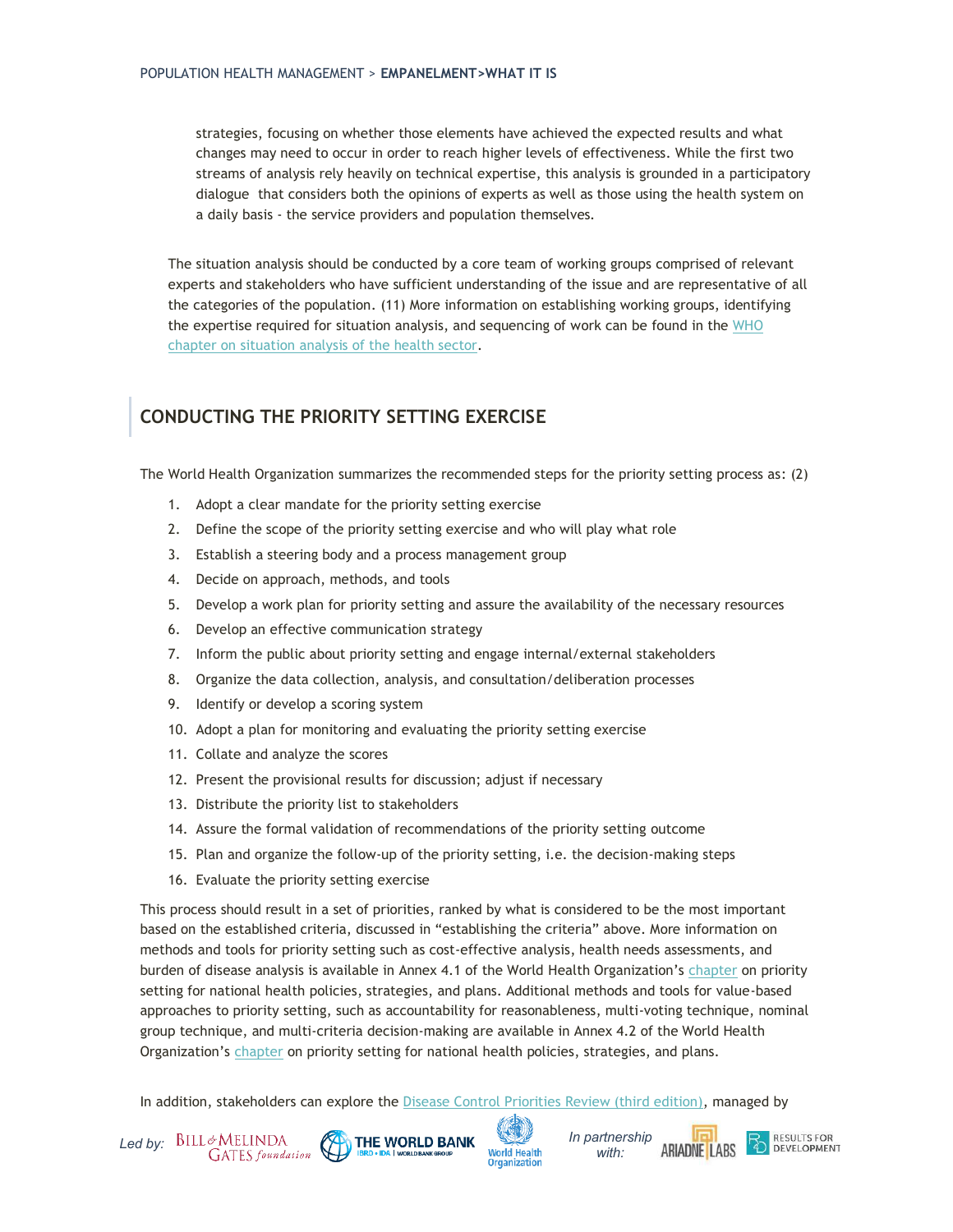the University of Washington's Department of Global and the Institute for Health Metrics and Evaluation, which includes a review of global evidence about the most cost-effective ways to address the burden of disease in low-resource areas and existing and emerging policies and platforms that support universal health coverage[. \(16\)](http://f1000.com/work/citation?ids=6885565&pre=&suf=&sa=0) Actionable recommendations for building smart and ethical decisionmaking systems for priority setting are also found in the Center for Global Development's [report](https://www.cgdev.org/publication/priority-setting-health-building-institutions-smarter-public-spending) on Priority Setting in Health: Building Institutions for smarter public spending.

## **TRANSLATING PRIORITIES INTO ACTION**

After the priority setting process, relevant stakeholders will need to translate priorities into the strategic and operational plans for the health sector, followed by costing and budgeting, implementation, and finally, monitoring and evaluation. [\(2\)](http://f1000.com/work/citation?ids=6226060&pre=&suf=&sa=0) Multiple tools exist to assist with the planning and implementation of health interventions set as a part of the priority process, including Partners in He[alth's UHC Monitoring](https://www.pih.org/practitioner-resource/universal-health-coverage-monitoring-planning-tool)  [and Planning tool.](https://www.pih.org/practitioner-resource/universal-health-coverage-monitoring-planning-tool) [\(17,18\)](http://f1000.com/work/citation?ids=6663079,6662396&pre=&pre=&suf=&suf=&sa=0,0) More information on resources allocation and planning can be found in the World Health Organization's chapters on [estimating cost implications of a NHPSP,](https://www.who.int/entity/healthsystems/publications/nhpsp-handbook-ch7/en/index.html) [budgeting for health,](https://www.who.int/entity/healthsystems/publications/nhpsp-handbook-ch8/en/index.html) [monitoring, evaluation and review of NHPSP,](https://www.who.int/entity/healthsystems/publications/nhpsp-handbook-ch9/en/index.html) and [strategizing for health at sub-national level.](https://www.who.int/entity/healthsystems/publications/nhpsp-handbook-ch11/en/index.html)







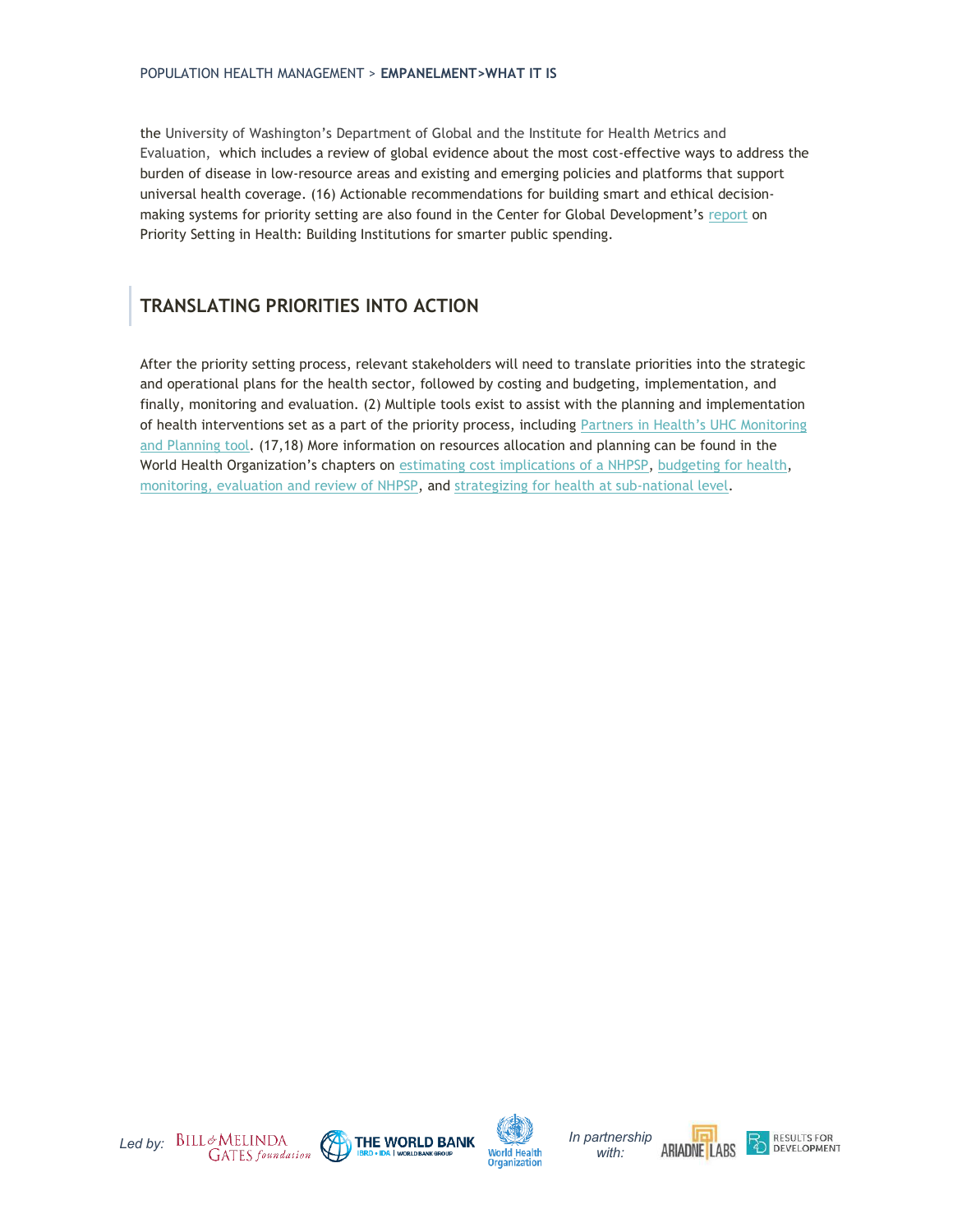## WHAT OTHERS HAVE DONE: WHAT HAS BEEN DONE ELSEWHERE TO IMPROVE PRIORITY SETTING?

#### **INDIA: A DECENTRALIZED APPROACH TO IMPROVING COMMUNITY-ENGAGEMENT IN PRIORITY SETTING**

The National Rural Health Mission (NRHM), now named the [National Health Mission](https://nhm.gov.in/) was launched in 2005 in India to improve the availability, access, and quality of high-quality health services for all. The NRHM focuses on 18 states with weak public health infrastructure and outcomes to improve care for poor women and children living in rural areas. [\(19\)](http://f1000.com/work/citation?ids=7068309&pre=&suf=&sa=0) The launch of the NRHM required significant collaboration among a diverse set of stakeholders from different sectors and political parties to improve various deficiencies in the health system such as a lack of community ownership and accountability, infrastructure and human resource shortages, and a lack of integration among disease control programs. [\(20\)](http://f1000.com/work/citation?ids=7068342&pre=&suf=&sa=0)

The Government of India is actively promoting a decentralized approach to develop and maintain more participatory and accountable processes for decision-making and to provide more efficient opportunities for community involvement. The NRHM has leveraged this decentralization to increase stakeholder and public engagement in priority setting at the village, sub-center, block, district, and state levels[. \(2,19,21\)](http://f1000.com/work/citation?ids=3062304,7068309,6226060&pre=&pre=&pre=&suf=&suf=&suf=&sa=0,0,0) To better tailor resources and services to local community needs, there are specific guidelines for the allocation and management of funds and roles and responsibilities related to service delivery at different levels of the health system. Elected representatives are involved in the institutional structures at all levels of the health system to provide an efficient avenue for communities to express their voice. Additionally, various committees are in place at the district and village level to ensure decentralized planning, efficient allocation of funds, and the integration of community voices - including district health committees, village health sanitation and nutrition committees, and facility-based committees[.\(22\)](http://f1000.com/work/citation?ids=7068450&pre=&suf=&sa=0)

Despite the roll-out of these institutional structures for participatory decision-making, studies have shown mixed-results[.\(2,20,22\)](http://f1000.com/work/citation?ids=6226060,7068450,7068342&pre=&pre=&pre=&suf=&suf=&suf=&sa=0,0,0) This is in part due to a poorly-defined planning process and low levels of awareness of the role and functions of the different communities. However, states in India that have a stronger state and local institutional capacity to support civil society organizations and mobilize partnerships between different stakeholders have had more success in implementing the NRHM initiatives, including decentralized health planning[.\(22,23\)](http://f1000.com/work/citation?ids=7068450,4705425&pre=&pre=&suf=&suf=&sa=0,0) These studies underscore that mandating public participation is not sufficient and success relies on the presence of support structures such as welldefined policies and guidelines and sustained capacity-building efforts at lower levels of health system. [\(2\)](http://f1000.com/work/citation?ids=6226060&pre=&suf=&sa=0)

#### **AFGHANISTAN: PRIORITY SETTING FOR UNIVERSAL HEALTH COVERAGE IN A CONFLICT SETTING**

Despite periods of intense conflict, economic insecurity, and significant resource-constraints, Afghanistan has achieved gains in population health over the last two decades. Since 2001, Afghanistan's ministry of health has made ongoing efforts to rebuild the fragmented health system and revise its package of health services to better address population health needs and health challenges. Considering 80% of Afghanistan's health system is funded by donors [\(16\)](http://f1000.com/work/citation?ids=6885565&pre=&suf=&sa=0) and the global trend toward reductions in donor spending, it is an especially important moment for the ministry to invest in priority setting mechanisms that promote sustainable and cost-effective strategies for health services funding[.\(24\)](http://f1000.com/work/citation?ids=7035495&pre=&suf=&sa=0) Most recently, (2017 - 2018), the ministry collaborated with national working groups from different levels of the health







*with:* 

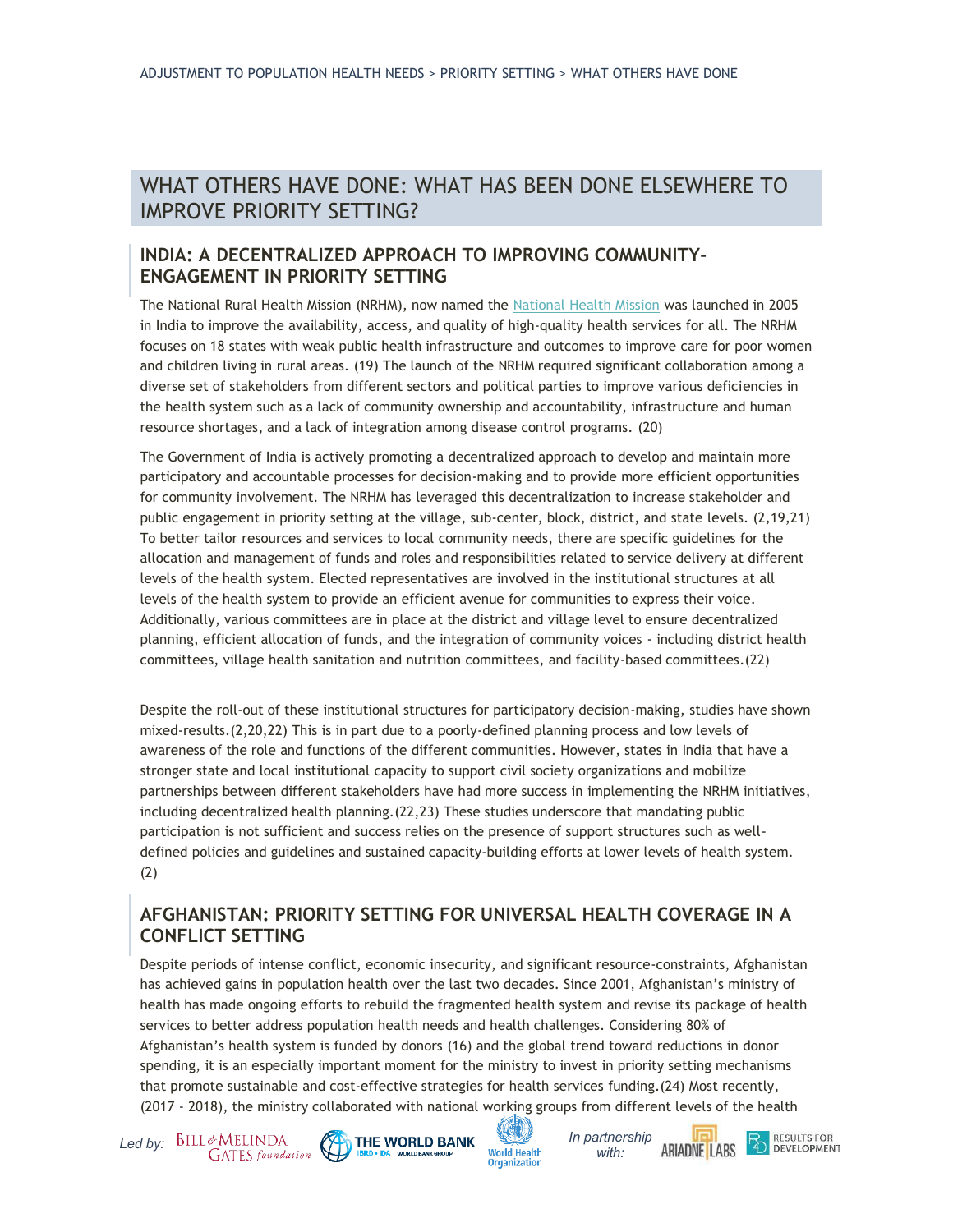system to revise both the basic and essential package of health services in response to the global agenda for universal health coverage (UHC) and changing population health needs and health threats, including noncommunicable diseases and injuries due to road incidents and conflict. This new package of health services launched in January 2019 with the hope to make the Afghan health system more sustainable and more resilient to changes in population health needs and crises. [\(16\)](http://f1000.com/work/citation?ids=6885565&pre=&suf=&sa=0)

The ministry and working groups used the [third edition of the national disease control priorities \(DCP3\)](http://dcp-3.org/) series to translate international evidence on cost-effectiveness of interventions, health and disease estimates, and cross-sectoral policy interventions for UHC to the Afghan context. To facilitate a fair and transparent priority-setting process, the Ministry of Health adopted a multicriteria approach based on five principles: translating international evidence to the local context, creating consensus among all stakeholders on a well-defined selection criteria, conducting a transparent and documented process, and agreement by all health system actors on priority decisions made during the priority setting exercise. The process was guided by two key questions: 1) Which interventions are no longer justified as a top priority and which additional health interventions are needed? And 2) How will the new package of health services be accessible to the most vulnerable and geographic isolated groups of the population?

The process also had five selection criteria: effectiveness, local feasibility, affordability, and equity[.\(16\)](http://f1000.com/work/citation?ids=6885565&pre=&suf=&sa=0) The Afghan exercise offers an important example of setting priorities to achieve population health gains and UHC by adapting international evidence to the local context through a clear and transparent multilevel and multisectoral decision-making process.

#### **TANZANIA: PARTICIPATORY DECISION-MAKING IN PRIORITY SETTING**

Achieving the goals of priority setting is a shared and multisectoral responsibility that relies on participatory and inclusive stakeholder engagement across all levels of the health system[. \(2\)](http://f1000.com/work/citation?ids=6226060&pre=&suf=&sa=0) Diverse stakeholder involvement can help to improve stakeholder accountability [\(25\),](http://f1000.com/work/citation?ids=7035521&pre=&suf=&sa=0) restore public trust in the health system, and aid in the selection of cost-effective and contextually-relevant programs and interventions for achieving population health gains. [\(1,2\),](http://f1000.com/work/citation?ids=6824394,6226060&pre=&pre=&suf=&suf=&sa=0,0) [\(26,27\)](http://f1000.com/work/citation?ids=7035520,5715695&pre=&pre=&suf=&suf=&sa=0,0) Globally, countries have increased efforts to involve communities through decentralization strategies such as the formation of health committees or boards including community representatives. [\(28\)](http://f1000.com/work/citation?ids=7035891&pre=&suf=&sa=0) However, full community participation in the priority setting process continues to be a challenge in resource-constrained settings with weak organizations and fragile democratic institutions. [\(27\)](http://f1000.com/work/citation?ids=5715695&pre=&suf=&sa=0) [\(28\)](http://f1000.com/work/citation?ids=7035891&pre=&suf=&sa=0)

In Tanzania, decentralization and health sector reforms have placed an emphasis on community participation in priority setting. [\(29\)](http://f1000.com/work/citation?ids=7035883&pre=&suf=&sa=0) This is largely in response to Response to Accountable Priority Setting for Trust in Health Systems (REACT), a 5-year project carried out in 2006 in Kenya, Zambia, and Tanzania by researchers from institutions in Tanzania and Europe. The REACT project aimed to test the application and effects of the Accountability for Reasonableness (AFR) approach for improving fairness in priority setting in resource-constrained settings. The AFR approach provides stakeholders with a framework to establish priorities for their specific contexts by way of four conditions: relevance, publicity, appeals and revision, and enforcement/leadership and public regulation[. \(27,30\)](http://f1000.com/work/citation?ids=5715695,7035512&pre=&pre=&suf=&suf=&sa=0,0) Tanzanian decentralization policy is written in service of a bottom-up approach to decision making, by which community and facility-level health committees and boards set priorities at the local level and relay this upward to higher level decision makers. [\(29,31\).](http://f1000.com/work/citation?ids=7035883,7035882&pre=&pre=&suf=&suf=&sa=0,0) Despite the presence of these community-involvement platforms and decentralization policy, studies carried out in the Mbarali district in southwestern Tanzania have shown extension limitations of fair and active participation of communities in the decision-making process. Several groups, including women, low-income and less educated individuals, and minority groups, were found to be discriminated against in the decision-making process related to biased perceptions about these individuals' capacities for decision making[. \(29\)](http://f1000.com/work/citation?ids=7035883&pre=&suf=&sa=0) While the decisions that were made were







*with:* 

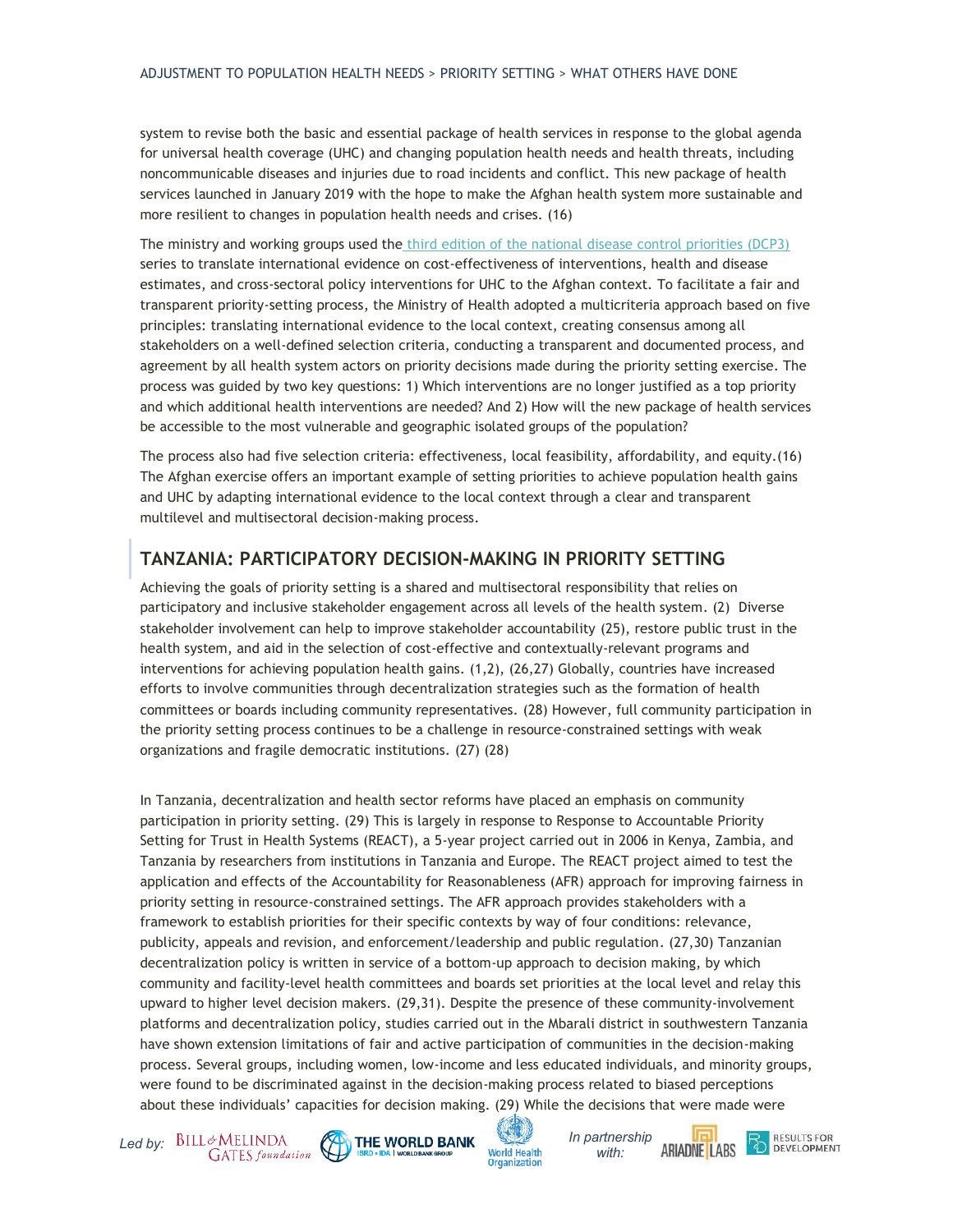#### ADJUSTMENT TO POPULATION HEALTH NEEDS > PRIORITY SETTING > WHAT OTHERS HAVE DONE

publicized through communication mechanisms such as circulars and notice boards, there were no formal mechanisms to share this information with the public nor a process for the public to share feedback and hold stakeholders accountable to fair and equitable decisions, underscoring the need for increased community awareness, consideration of contextual barriers, and external validation of the priority setting process. [\(27,31\)](http://f1000.com/work/citation?ids=7035882,5715695&pre=&pre=&suf=&suf=&sa=0,0) Despite these gaps, the Tanzanian government is aware of the need for a more inclusive priority-setting process [\(31\).](http://f1000.com/work/citation?ids=7035882&pre=&suf=&sa=0) Users can find more information on the AFR framework [here](https://health-policy-systems.biomedcentral.com/articles/10.1186/1478-4505-12-49), and Tanzania's participatory approach to priority setting [here](https://www.ncbi.nlm.nih.gov/pmc/articles/PMC3841300/) an[d here.](https://www.ncbi.nlm.nih.gov/pmc/articles/PMC6234591/)







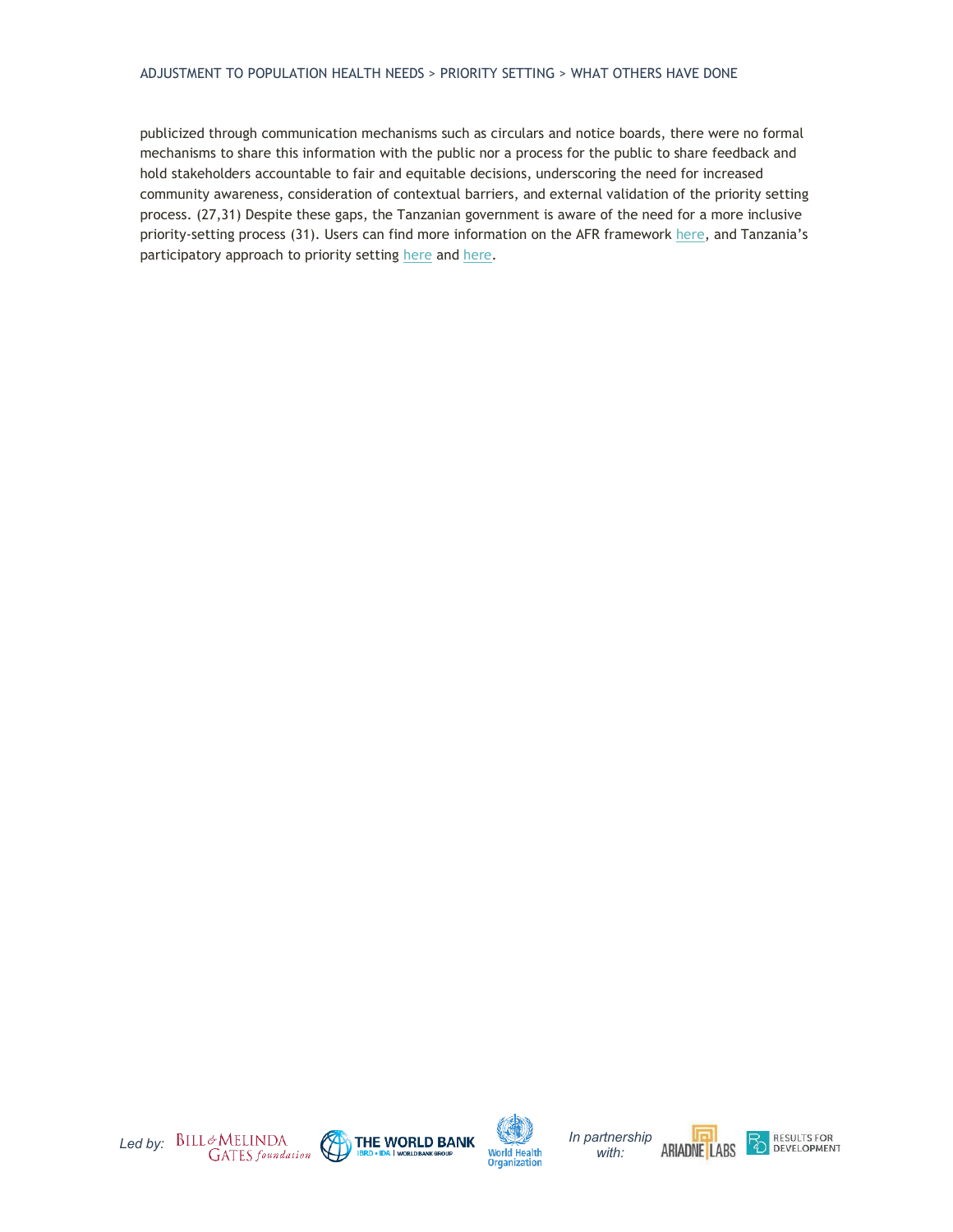## WHAT TO ASK: WHAT QUESTIONS SHOULD BE CONSIDERED TO BEGIN IMPROVEMENTS?

The questions below may be a useful starting place for assessing priority setting in your context and determining whether it is an appropriate area of focus and how one might begin to plan and enact reforms.

#### **HOW RELIABLY AND CONSISTENTLY ARE DATA USED TO INFORM PRIORITY SETTING?**

The following types of data should be systematically used to set priorities at the national and sub-national level:

- User needs and preferences
- Service delivery evaluations
- Health and burden of disease
- Cost-effectiveness

To understand the degree to which data are used to set service delivery priorities, you might consider looking at the types of data, variation in data availability, and the use of these data. Are data available, presented, discussed and applied through consistent processes for nearly all of priority setting exercises? If not, are gaps due to problems with information systems, decision-making processes, policies, or other factors?

## **HOW ARE STAKEHOLDERS ENGAGED IN THE PRIORITY SETTING PROCESS?**

Stakeholders should be systematically engaged in all priority setting exercises. It is important to engage a diverse array of stakeholders, with systems in place for facilitating a transparent and inclusive decision making processes and managing feedback and demands from stakeholders at national and sub-national levels. If stakeholder engagement does not occur or is not occuring for all priority setting exercises, you might consider looking at recent examples of priority setting in your country. Are processes for identifying, communicating with, and convening stakeholders in place? Are these transparent, inclusive, and consistent? Are engagements occurring at regular, predefinied intervals and when necessary, on an ad-hoc basis? If not, are gaps due to problems with social accountability mechanisms, communication networks, policies, or other factors?

#### **HOW OFTEN AND RELIABLY ARE THE RESULTS OF THE PRIORITY SETTING EXERCISE USED TO INFORM RESOURCE ALLOCATION?**

The results of the priority setting exercise (the most appropriate programs and interventions) should determine the allocation of resources all or nearly all of the time to improve population health. If resources are not being appropriately allocated, or current programs and interventions are not improving population health needs, you might look to the effectiveness of past priority-setting exercises and consider factors such as:

- Are existing and emerging health needs being assessed?
- Are stakeholders being engaged and held accountable to decisions?





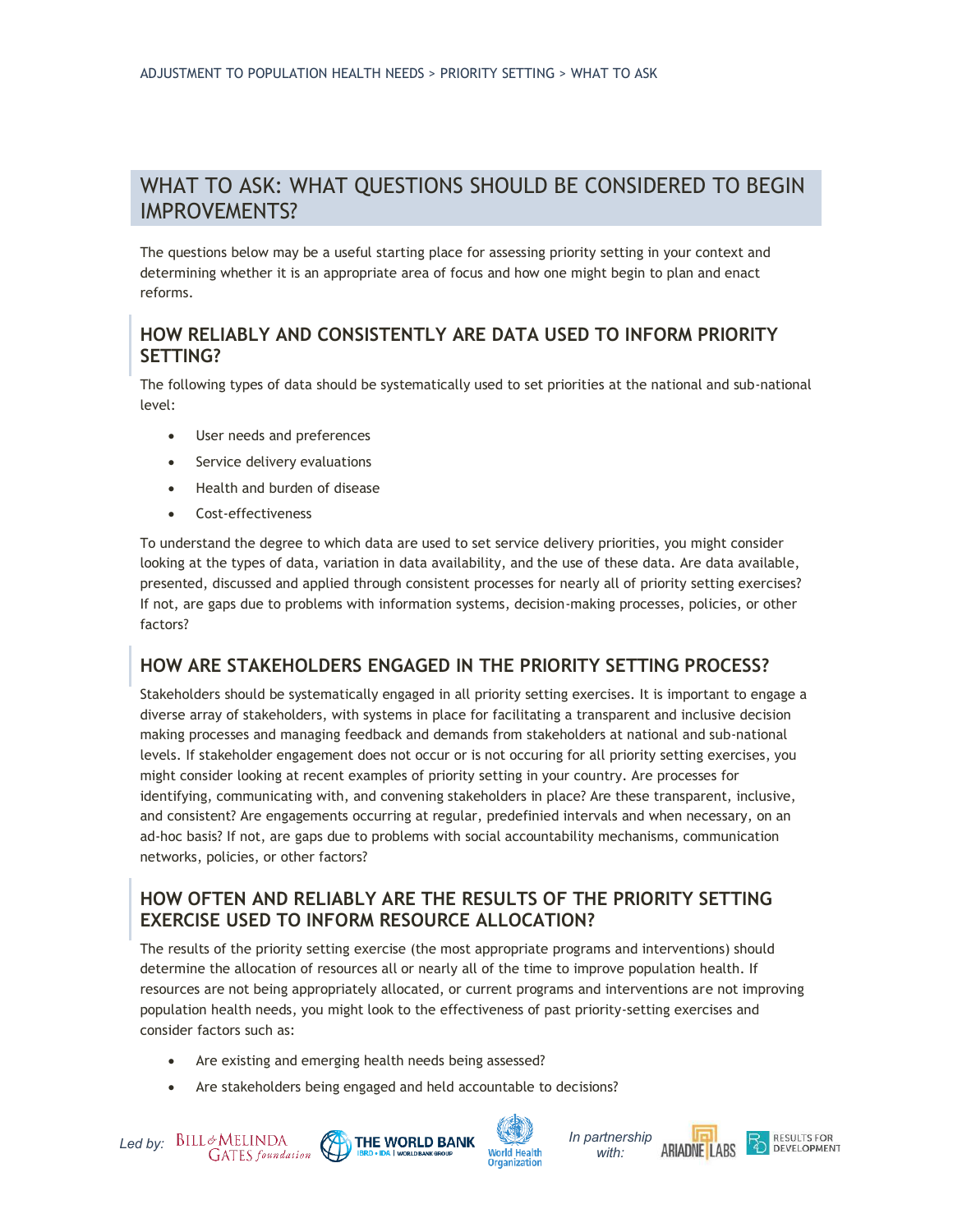- Is an explicit process for setting priorities being used?
- Are the values and context being appropriately considered?
- Are any decisions made being communicated to the relevant stakeholders, with systems in place for managing feedback and demands as a result of these decisions?
- If not, are gaps due to problems with governance, political and financial commitment, regulatory and legal structures, or other factors?







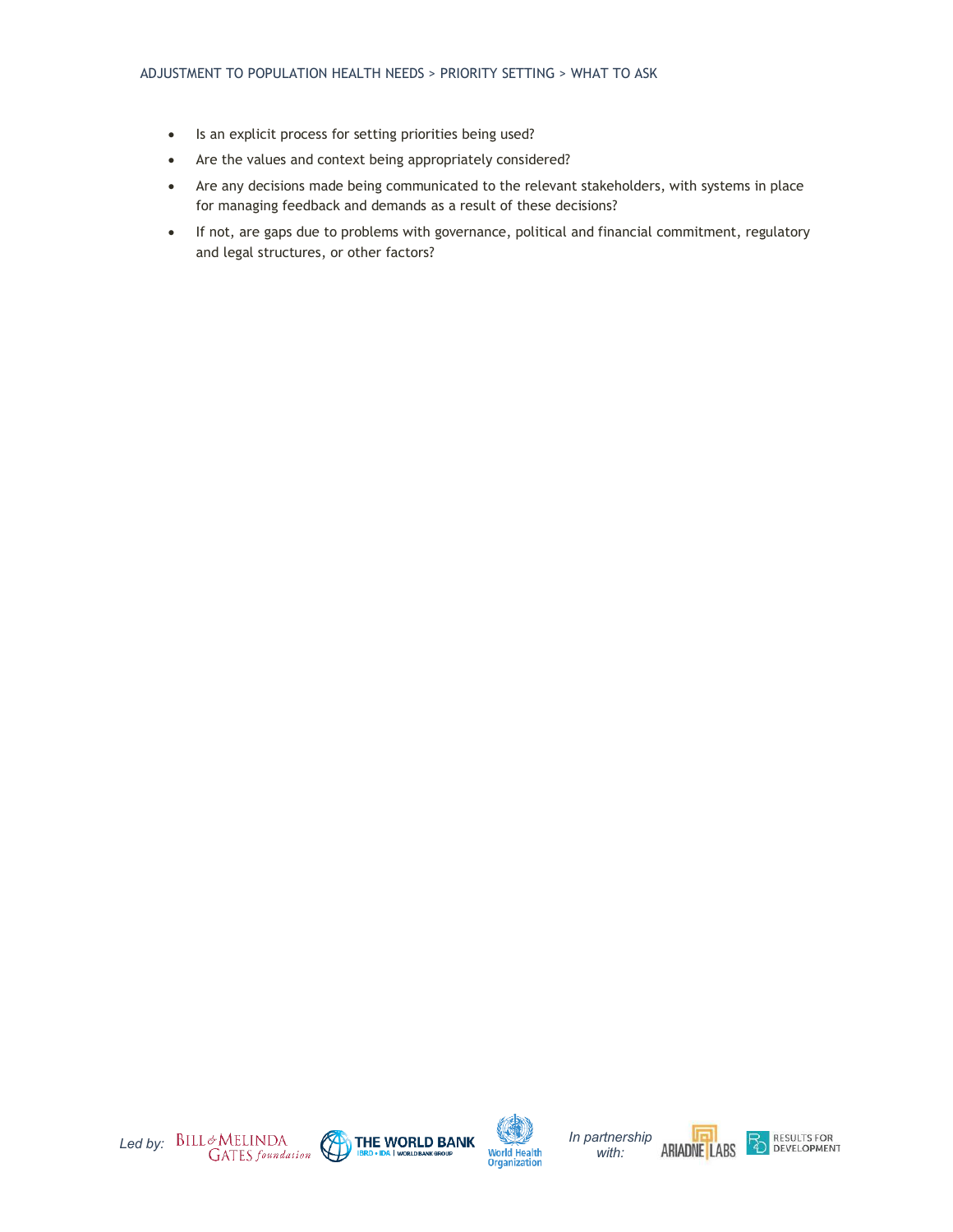## HOW TO SUCCEED: WHAT ELEMENTS SHOULD BE IN PLACE TO SUPPORT EFFECTIVE IMPROVEMENTS?

#### **HEALTH FINANCING, PRIMARY HEALTH CARE POLICIES, AND HIGH-QUALITY PHC**

Priority setting, strong policies, and financing exist in virtuous circles - each can strengthen the other and ideally all exist in a mutually reinforcing manner. For example, strong governance structures, such as PHC policies and dedicated budgets, help to inform the appropriate allocation of resources and translate priorities into action. Resources and interventions for improving PHC should be periodically reassessed to align with population health needs. [\(5\)](http://f1000.com/work/citation?ids=1628668&pre=&suf=&sa=0) To ensure priority setting for PHC, the process must be aligned with primary health care policies and guided by the core principles of high-quality PHC (care that is continuous, coordinated, comprehensive, and person-centered with PHC as the first point of contact).

Find more information in the *health financing, primary health care policies,* and **[high quality PHC](https://improvingphc.org/improvement-strategies/high-quality-primary-health-care)** Improvement Strategies modules.

## **SOCIAL ACCOUNTABILITY AND COMMUNITY ENGAGEMENT**

Achieving the goals of priority setting is a shared and multisectoral responsibility that relies on participatory and inclusive stakeholder engagement and accountability across all levels of the health system[. \(2\)](http://f1000.com/work/citation?ids=6226060&pre=&suf=&sa=0) Priority setting exercises should draw upon and strengthen existing community engagement and social accountability mechanisms and to ensure that decision-makers select priorities that align with population health needs and demands and are sensitive to local values and context.

Find more information in the [access,](https://improvingphc.org/improvement-strategies/access) [proactive population outreach,](https://improvingphc.org/improvement-strategies/population-health-management/proactive-population-outreach) and [community engagement](https://improvingphc.org/improvement-strategies/population-health-management/community-engagement) Improvement Strategies modules.

## **INFORMATION SYSTEMS AND INNOVATION AND LEARNING**

Priority setting relies on the use of diverse sources of data (including health and burden of disease information, service delivery evaluations, and cost-effectiveness assessments and surveillance data) as well as stakeholder input to prioritize the most appropriate programs and interventions to improve population health for all[. \(3\)](http://f1000.com/work/citation?ids=2354654&pre=&suf=&sa=0)[,\(2,4\)](http://f1000.com/work/citation?ids=2354648,6226060&pre=&pre=&suf=&suf=&sa=0,0) Throughout the process of setting priorities, it is important to have mechanisms for innovation and learning in place to ensure that priorities are set through an inclusive and transparent process and priority recommendations are consistent with the best global evidence and population health needs. This requires routine incorporation of new evidence from research or data and routine reviews and discussion of progress and challenges so that lessons from past events are identified and can be used to predict and/or improve response to future threats or changing health needs.

Find more information in the *information systems* and *[innovation and learning](https://improvingphc.org/improvement-strategies/adjustment-population-health-needs/innovation-learning)* Improvement Strategies modules.





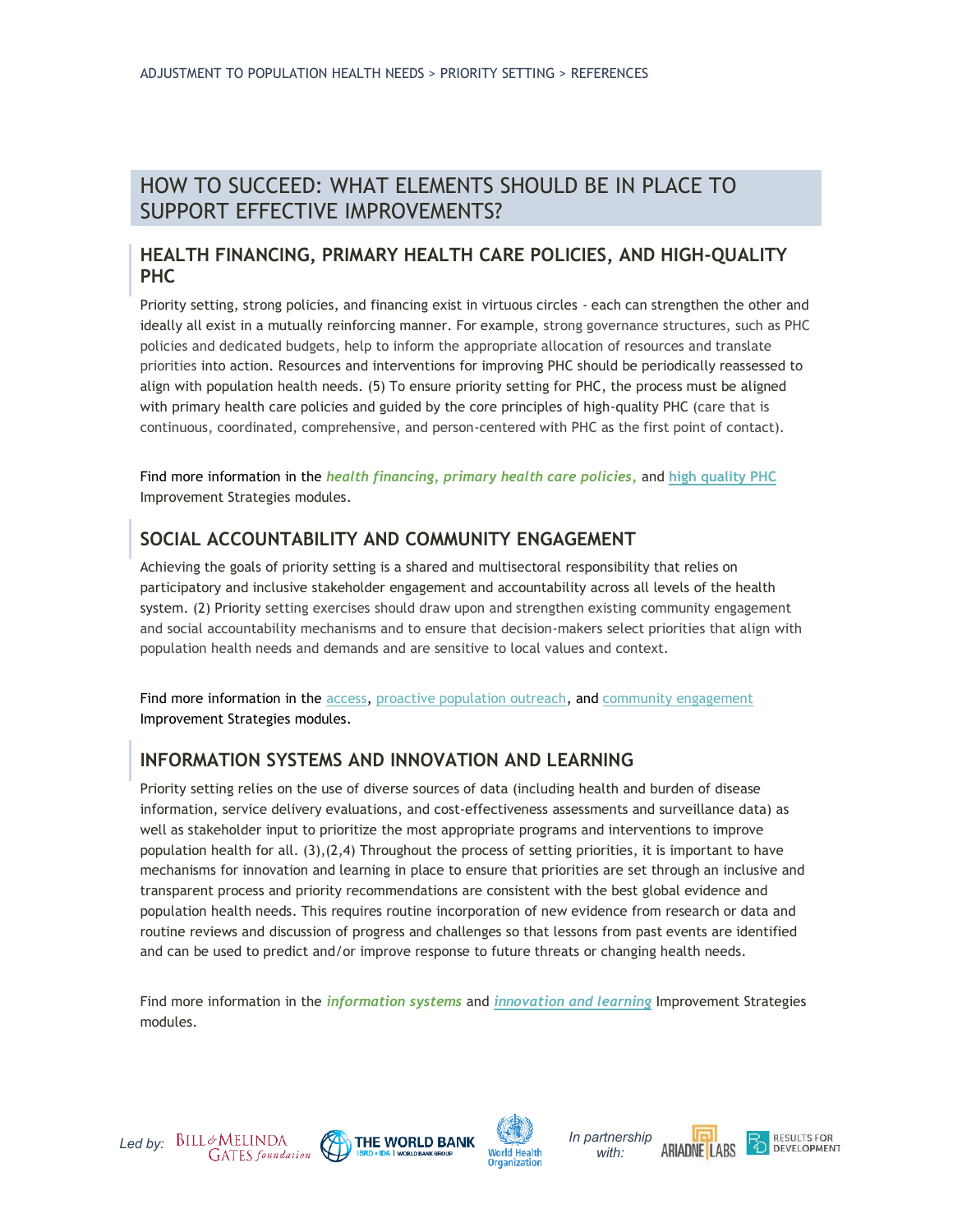# REFERENCES – PRIORITY SETTING

- 1. PMAC. Priority Setting for UHC. Prince Mahidol Award Conference; 2016.
- 2. Terwindt F. Priority-setting for national health policies, strategies and plans. Soucat A, editor. World Health Organization; 2016.
- 3. Menon D, Stafinski T, Martin D. Priority-setting for healthcare: who, how, and is it fair? Health Policy. 2007 Dec;84(2–3):220–33.
- 4. Sibbald SL, Singer PA, Upshur R, Martin DK. Priority setting: what constitutes success? A conceptual framework for successful priority setting. BMC Health Serv Res. 2009 Mar 5;9:43.
- 5. Chalkidou K, Glassman A, Marten R, Vega J, Teerawattananon Y, Tritasavit N, et al. Prioritysetting for achieving universal health coverage. Bull World Health Organ. 2016 Jun 1;94(6):462–7.
- 6. Health Organization. Primary Health Care Transforming Vision into Action: Operational Framework. World Health Organization; 2018.
- 7. Veillard J, Cowling K, Bitton A, Ratcliffe H, Kimball M, Barkley S, et al. Better Measurement for Performance Improvement in Low- and Middle-Income Countries: The Primary Health Care Performance Initiative (PHCPI) Experience of Conceptual Framework Development and Indicator Selection. Milbank Q. 2017;95(4):836–83.
- 8. Galea S, Kruk ME. Forty Years After Alma-Ata: At the Intersection of Primary Care and Population Health. Milbank Q. 2019 Mar 22;
- 9. Kruk ME, Ling EJ, Bitton A, Cammett M, Cavanaugh K, Chopra M, et al. Building resilient health systems: a proposal for a resilience index. BMJ. 2017 May 23;357:j2323.
- 10. World Bank. Stakeholder Engagement and Grievance Mechanisms. Guideline Notes on Tools for Pollution Management. 2012;
- 11. Rajan D. Situation analysis of the health sector. World Health Organization; 2016.
- 12. Brinkerhoff DW, Bossert TJ. Health Governance: Concepts, Experience, and Programming Options. USAID; 2008.
- 13. Brinkerhoff D, Bossert T. Health Governance: Concepts, Experience, and Programming Options | HFG [Internet]. 2008 [cited 2019 Mar 11]. Available from: https://www.hfgproject.org/healthgovernance-concepts-experience-programming-options/
- 14. McDonald J, Ollerenshaw A. Priority setting in primary health care: a framework for local catchments. Rural Remote Health. 2011 Jun 6;11(2):1714.
- 15. Boerma T, Eozenou P, Evans D, Evans T, Kieny M-P, Wagstaff A. Monitoring progress towards universal health coverage at country and global levels. PLoS Med. 2014 Sep 22;11(9):e1001731.
- 16. Blanchet K, Ferozuddin F, Naeem AJJ, Farewar F, Saeedzai SA, Simmonds S. Priority setting in a context of insecurity, epidemiological transition and low financial risk protection, Afghanistan. Bull World Health Organ. 2019 May 1;97(5):374–6.
- 17. Partners in Health. Universal Health Coverage Monitoring & Planning Tool | Partners In Health [Internet]. [cited 2019 Mar 19]. Available from: https://www.pih.org/practitionerresource/universal-health-coverage-monitoring-planning-tool
- 18. Mukherjee JS, Mugunga JC, Shah A, Leta A, Birru E, Oswald C, et al. A practical approach to universal health coverage. Lancet Glob Health. 2019 Apr;7(4):e410–1.
- 19. Bajpai N, Sachs J, Dholakia R. Improving access, service delivery and efficiency of the public health system in rural India: Mid-term evaluation of the National Rural Health Mission . Center on Globalization and Sustainable Development: The Earth Institute at Columbia University; 2009.